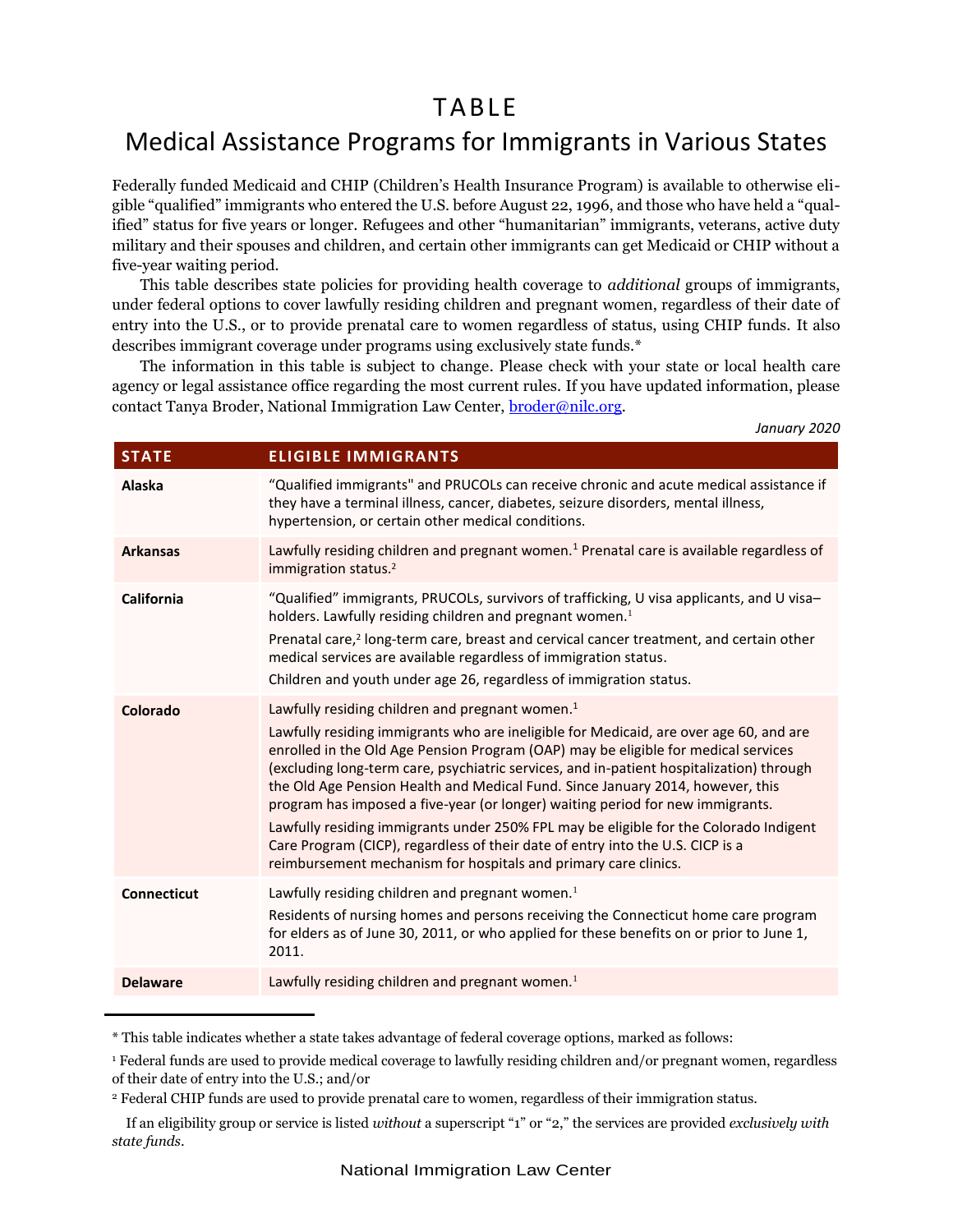# Medical Assistance Programs for Immigrants in Various States

| <b>ELIGIBLE IMMIGRANTS</b>                                                                                                                                                                                                                                                                                                                                                                                                                                                                                                                                                                                                                                                                                                                                                                                                                                                                                                                                                                                                                                                 |
|----------------------------------------------------------------------------------------------------------------------------------------------------------------------------------------------------------------------------------------------------------------------------------------------------------------------------------------------------------------------------------------------------------------------------------------------------------------------------------------------------------------------------------------------------------------------------------------------------------------------------------------------------------------------------------------------------------------------------------------------------------------------------------------------------------------------------------------------------------------------------------------------------------------------------------------------------------------------------------------------------------------------------------------------------------------------------|
| Adults, regardless of immigration status, may be eligible for health coverage through the<br>DC Health Care Alliance. <sup>1</sup> Children, regardless of immigration status, may be eligible for<br>the Immigrant Children's Program (ICP), if ineligible for Medicaid. <sup>1</sup>                                                                                                                                                                                                                                                                                                                                                                                                                                                                                                                                                                                                                                                                                                                                                                                     |
| Children who do not meet the immigration status criteria for Medicaid or CHIP, but are<br>otherwise eligible, can buy coverage at full cost under KidCare.<br>Lawfully residing children. <sup>1</sup>                                                                                                                                                                                                                                                                                                                                                                                                                                                                                                                                                                                                                                                                                                                                                                                                                                                                     |
| Lawfully residing children and pregnant women, including residents of Freely Associated<br>States (Marshall Islands, Micronesia, and Palau). <sup>1</sup> Seniors and people with disabilities<br>who are qualified immigrants, parolees, and nonimmigrants (including residents of<br>Freely Associated States) receive coverage equivalent to Medicaid. Other lawfully<br>present individuals under 100% FPL will receive state premium assistance in addition to<br>federal subsidies under the health care marketplace created by the Affordable Care Act.                                                                                                                                                                                                                                                                                                                                                                                                                                                                                                             |
| All children under 300% FPL, regardless of immigration status, can get coverage through<br>the All Kids program. Co-pays and premiums are required for certain families, based on<br>their income. <sup>1</sup><br>"Qualified" abused immigrant adults are also eligible for coverage, regardless of their<br>date of entry. Asylum applicants and torture victims can get up to 24 months of<br>continuous coverage (this period can be extended to 36 months for some asylum<br>applicants).<br>Prenatal care is available regardless of immigration status. <sup>2</sup><br>Noncitizens with end-stage renal disease who receive emergency renal dialysis and meet<br>state residency and other program rules may receive a kidney transplant, regardless of<br>immigration status.<br>Effective Jan. 1, 2018, individuals and derivative family members who have filed or are<br>preparing to file an application for T or U status or asylum; terminates if have not filed<br>application within one year (with limited exceptions) or if application finally denied. |
| Lawfully residing children. <sup>1</sup>                                                                                                                                                                                                                                                                                                                                                                                                                                                                                                                                                                                                                                                                                                                                                                                                                                                                                                                                                                                                                                   |
| Lawfully residing children. <sup>1</sup>                                                                                                                                                                                                                                                                                                                                                                                                                                                                                                                                                                                                                                                                                                                                                                                                                                                                                                                                                                                                                                   |
| Prenatal care is available regardless of immigration status. <sup>2</sup>                                                                                                                                                                                                                                                                                                                                                                                                                                                                                                                                                                                                                                                                                                                                                                                                                                                                                                                                                                                                  |
| Lawfully residing children and pregnant women. <sup>1</sup>                                                                                                                                                                                                                                                                                                                                                                                                                                                                                                                                                                                                                                                                                                                                                                                                                                                                                                                                                                                                                |
| Lawfully residing children and pregnant women. <sup>1</sup> Limited coverage is available to low-<br>and moderate-income Montgomery County residents, regardless of immigration status,<br>and to children in families earning up to 250% FPL, regardless of immigration status, in<br>Prince George's County.                                                                                                                                                                                                                                                                                                                                                                                                                                                                                                                                                                                                                                                                                                                                                             |
|                                                                                                                                                                                                                                                                                                                                                                                                                                                                                                                                                                                                                                                                                                                                                                                                                                                                                                                                                                                                                                                                            |

<sup>\*</sup> This table indicates whether a state takes advantage of federal coverage options, marked as follows:

<sup>&</sup>lt;sup>1</sup> Federal funds are used to provide medical coverage to lawfully residing children and/or pregnant women, regardless of their date of entry into the U.S.; and/or

<sup>2</sup> Federal CHIP funds are used to provide prenatal care to women, regardless of their immigration status.

If an eligibility group or service is listed *without* a superscript "1" or "2," the services are provided *exclusively with state funds*.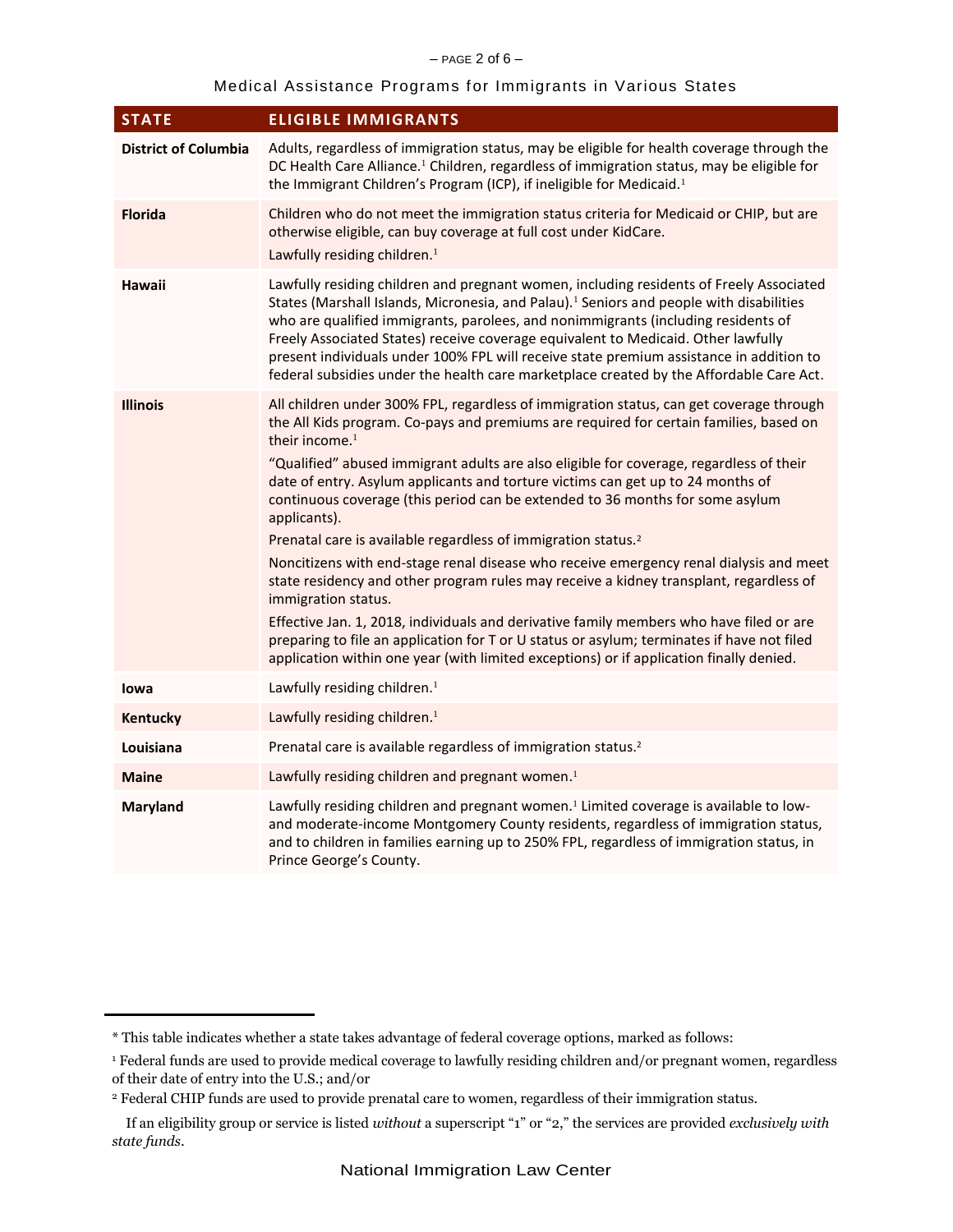## Medical Assistance Programs for Immigrants in Various States

| <b>STATE</b>         | <b>ELIGIBLE IMMIGRANTS</b>                                                                                                                                                                                                                                                                                                                                                                                                                                                                                                                                                                                                                                                                                                                                                                                                                                                                                                                                                                                                                                                                                                          |
|----------------------|-------------------------------------------------------------------------------------------------------------------------------------------------------------------------------------------------------------------------------------------------------------------------------------------------------------------------------------------------------------------------------------------------------------------------------------------------------------------------------------------------------------------------------------------------------------------------------------------------------------------------------------------------------------------------------------------------------------------------------------------------------------------------------------------------------------------------------------------------------------------------------------------------------------------------------------------------------------------------------------------------------------------------------------------------------------------------------------------------------------------------------------|
| <b>Massachusetts</b> | "Qualified," lawfully present, or PRUCOL seniors and persons with disabilities up to 100%<br>FPL (excludes long-term care).<br>"Qualified," lawfully present, or PRUCOL immigrant children under 19 years old are<br>eligible up to 300% FPL; 19- and 20-year-olds are eligible up to 150% FPL. <sup>1</sup> All children,<br>regardless of immigration status or income, are eligible for primary and preventive care<br>through the Children's Medical Security Plan.<br>Full-scope medical services for pregnant women up to 200% FPL, regardless of their<br>immigration status. <sup>1,2</sup><br>Lawfully present nonpregnant adults are eligible for ConnectorCare; those under 300%<br>FPL who purchase coverage through the ACA Marketplace and receive federal subsidies<br>may qualify for additional state subsidies and cost-sharing equivalent to the levels that<br>were available under Commonwealth Care. Other adults who are PRUCOL but not on<br>HHS's lawfully present list are eligible for MassHealth benefits (excluding long-term care)<br>with the same premium contributions required for ConnectorCare. |
| Michigan             | Prenatal care is available regardless of immigration status. <sup>2</sup>                                                                                                                                                                                                                                                                                                                                                                                                                                                                                                                                                                                                                                                                                                                                                                                                                                                                                                                                                                                                                                                           |
| <b>Minnesota</b>     | Lawfully residing children. <sup>1</sup> Prenatal care is available regardless of immigration status. <sup>2</sup><br>Individuals who receive services from the Center for Victims of Torture. Effective Jan. 1,<br>2017, individuals granted deferred action under the Deferred Action for Childhood<br>Arrivals Program (DACA).<br>Other lawfully present noncitizens under 200% FPL who are ineligible for Medicaid<br>based on their status, are not Medicare recipients, and don't have access to other<br>affordable coverage can receive more limited coverage through MinnesotaCare<br>(excludes, e.g., home-based services, such as personal care assistance and home nursing<br>services).                                                                                                                                                                                                                                                                                                                                                                                                                                |
| Missouri             | Prenatal care is available regardless of immigration status. <sup>2</sup>                                                                                                                                                                                                                                                                                                                                                                                                                                                                                                                                                                                                                                                                                                                                                                                                                                                                                                                                                                                                                                                           |
| <b>Montana</b>       | Lawfully residing children. <sup>1</sup>                                                                                                                                                                                                                                                                                                                                                                                                                                                                                                                                                                                                                                                                                                                                                                                                                                                                                                                                                                                                                                                                                            |
| <b>Nebraska</b>      | Lawfully residing children and pregnant women. <sup>1</sup> Prenatal care is available regardless of<br>immigration status. <sup>2</sup>                                                                                                                                                                                                                                                                                                                                                                                                                                                                                                                                                                                                                                                                                                                                                                                                                                                                                                                                                                                            |
| <b>Nevada</b>        | Lawfully residing children. <sup>1</sup>                                                                                                                                                                                                                                                                                                                                                                                                                                                                                                                                                                                                                                                                                                                                                                                                                                                                                                                                                                                                                                                                                            |
| <b>New Jersey</b>    | Lawfully residing children and pregnant women. <sup>1</sup> Parents who have been lawful<br>permanent residents for less than 5 years and were enrolled in NJ FamilyCare on April 1,<br>2010, may continue receiving coverage only, in the agency's discretion, if being treated<br>for a life-threatening illness or receiving ongoing life-sustaining treatment.<br>NJ FamilyCare Advantage is available to children with family income exceeding 350%<br>FPL, regardless of immigration status, based on payment of premium contribution ("buy-<br>in"). Limited funds for prenatal services are available to women up to 200% FPL,<br>regardless of immigration status. "Qualified" immigrants and PRUCOLs who were in<br>Medicaid-certified nursing homes prior to Jan. 29, 1997, remain eligible for nursing<br>home care.                                                                                                                                                                                                                                                                                                    |

<sup>\*</sup> This table indicates whether a state takes advantage of federal coverage options, marked as follows:

<sup>&</sup>lt;sup>1</sup> Federal funds are used to provide medical coverage to lawfully residing children and/or pregnant women, regardless of their date of entry into the U.S.; and/or

<sup>2</sup> Federal CHIP funds are used to provide prenatal care to women, regardless of their immigration status.

If an eligibility group or service is listed *without* a superscript "1" or "2," the services are provided *exclusively with state funds*.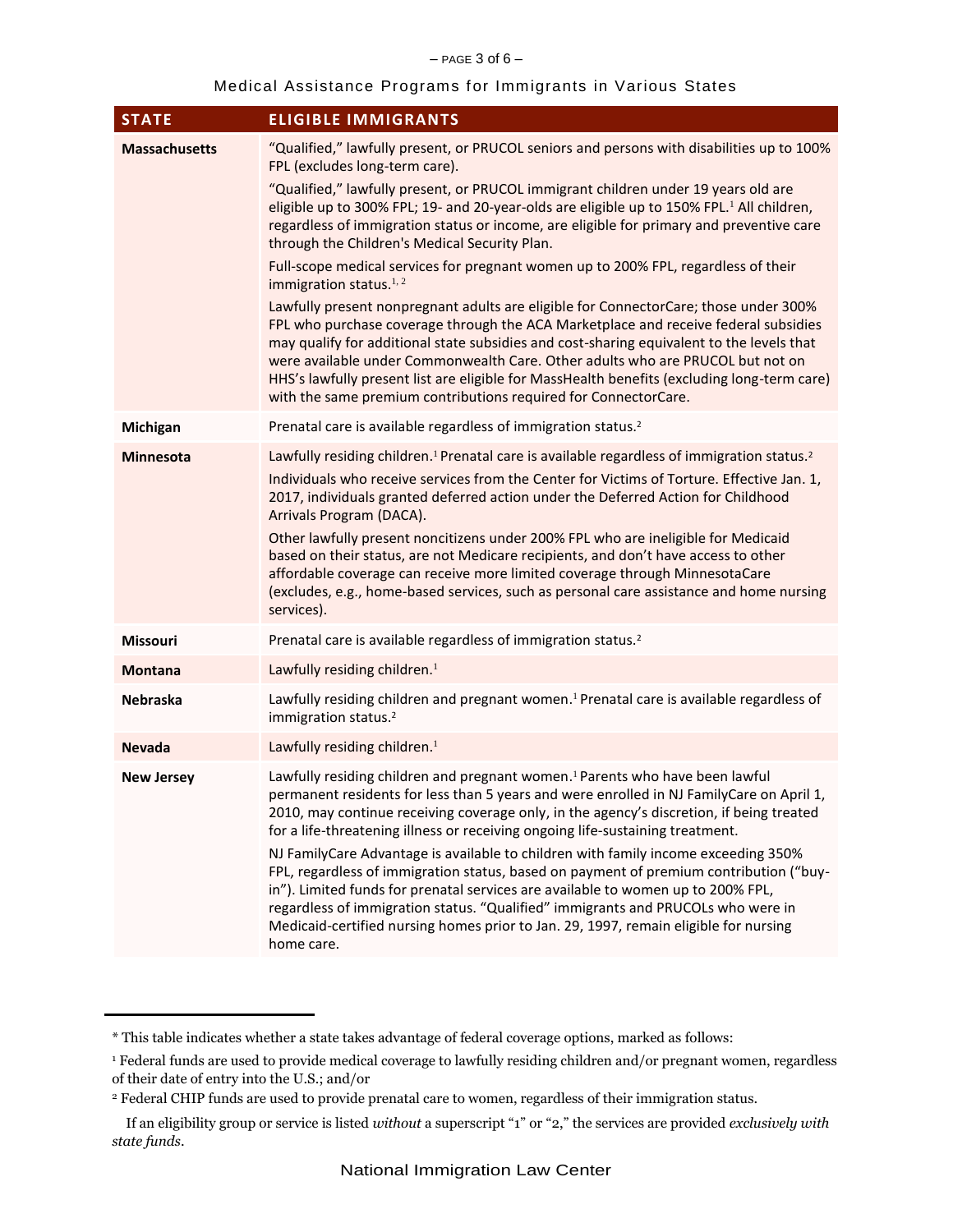#### $-$  PAGE 4 of 6 $-$

## Medical Assistance Programs for Immigrants in Various States

| <b>STATE</b>          | <b>ELIGIBLE IMMIGRANTS</b>                                                                                                                                                                                                                                                                                                                                                                                                                                                |
|-----------------------|---------------------------------------------------------------------------------------------------------------------------------------------------------------------------------------------------------------------------------------------------------------------------------------------------------------------------------------------------------------------------------------------------------------------------------------------------------------------------|
| <b>New Mexico</b>     | Lawfully residing children and pregnant women <sup>1</sup> and "qualified" battered immigrants.<br>PRUCOLs who entered the U.S. before Aug. 22, 1996.                                                                                                                                                                                                                                                                                                                     |
| <b>New York</b>       | "Qualified" immigrants and PRUCOLs. Lawfully residing children and pregnant women. <sup>1</sup><br>Prenatal care is available regardless of immigration status. All children, regardless of<br>immigration status, are covered under the state Child Health Plus program.                                                                                                                                                                                                 |
| <b>North Carolina</b> | Lawfully residing children and pregnant women. <sup>1</sup>                                                                                                                                                                                                                                                                                                                                                                                                               |
| Ohio                  | Lawfully residing children and pregnant women. <sup>1</sup> People who were lawfully residing in<br>the U.S. on Aug. 22, 1996, and some individuals under an order of supervision.                                                                                                                                                                                                                                                                                        |
| <b>Oklahoma</b>       | Prenatal care is available regardless of immigration status, under Soon to be Sooners<br>program. <sup>2</sup>                                                                                                                                                                                                                                                                                                                                                            |
| Oregon                | Lawfully present children. <sup>1</sup> Prenatal care is available regardless of immigration status. <sup>2</sup><br>Children regardless of immigration status.<br>COFA Premium Assistance Program for residents of Freely Associated States (Marshall<br>Islands, Micronesia, and Palau) earning under 138% FPL who enroll in a qualified health<br>plan.                                                                                                                |
| Pennsylvania          | Lawfully residing children and pregnant women. <sup>1</sup> State-funded Medical Assistance is<br>available to lawfully residing immigrants who are otherwise eligible.                                                                                                                                                                                                                                                                                                   |
| <b>Rhode Island</b>   | Lawfully residing children. <sup>1</sup><br>Prenatal care is available regardless of immigration status. <sup>2</sup><br>Lawfully residing persons who were in the U.S. before Aug. 22, 1996, and were residents<br>of Rhode Island before July 1, 1997, are also covered.                                                                                                                                                                                                |
| <b>South Carolina</b> | Lawfully residing children and pregnant women. <sup>1</sup>                                                                                                                                                                                                                                                                                                                                                                                                               |
| <b>Tennessee</b>      | Prenatal care is available regardless of immigration status, under CoverKids (Healthy TN<br>Babies). <sup>2</sup>                                                                                                                                                                                                                                                                                                                                                         |
| <b>Texas</b>          | Lawfully residing children who entered the U.S. on or after Aug. 22, 1996, are eligible for<br>children's Medicaid or CHIP, depending on their income. <sup>1</sup><br>Prenatal care is available regardless of immigration status through the CHIP Perinatal<br>program. <sup>2</sup><br>NOTE: Texas denies federal Medicaid to most "qualified" immigrant adults who entered<br>the country on or after Aug. 22, 1996, even after they complete the federal 5-year bar. |
| Utah                  | Lawfully residing children. <sup>1</sup>                                                                                                                                                                                                                                                                                                                                                                                                                                  |
| <b>Vermont</b>        | Lawfully residing children and pregnant women. <sup>1</sup>                                                                                                                                                                                                                                                                                                                                                                                                               |
| Virginia              | Lawfully residing children and pregnant women. <sup>1</sup>                                                                                                                                                                                                                                                                                                                                                                                                               |

<sup>\*</sup> This table indicates whether a state takes advantage of federal coverage options, marked as follows:

<sup>&</sup>lt;sup>1</sup> Federal funds are used to provide medical coverage to lawfully residing children and/or pregnant women, regardless of their date of entry into the U.S.; and/or

<sup>2</sup> Federal CHIP funds are used to provide prenatal care to women, regardless of their immigration status.

If an eligibility group or service is listed *without* a superscript "1" or "2," the services are provided *exclusively with state funds*.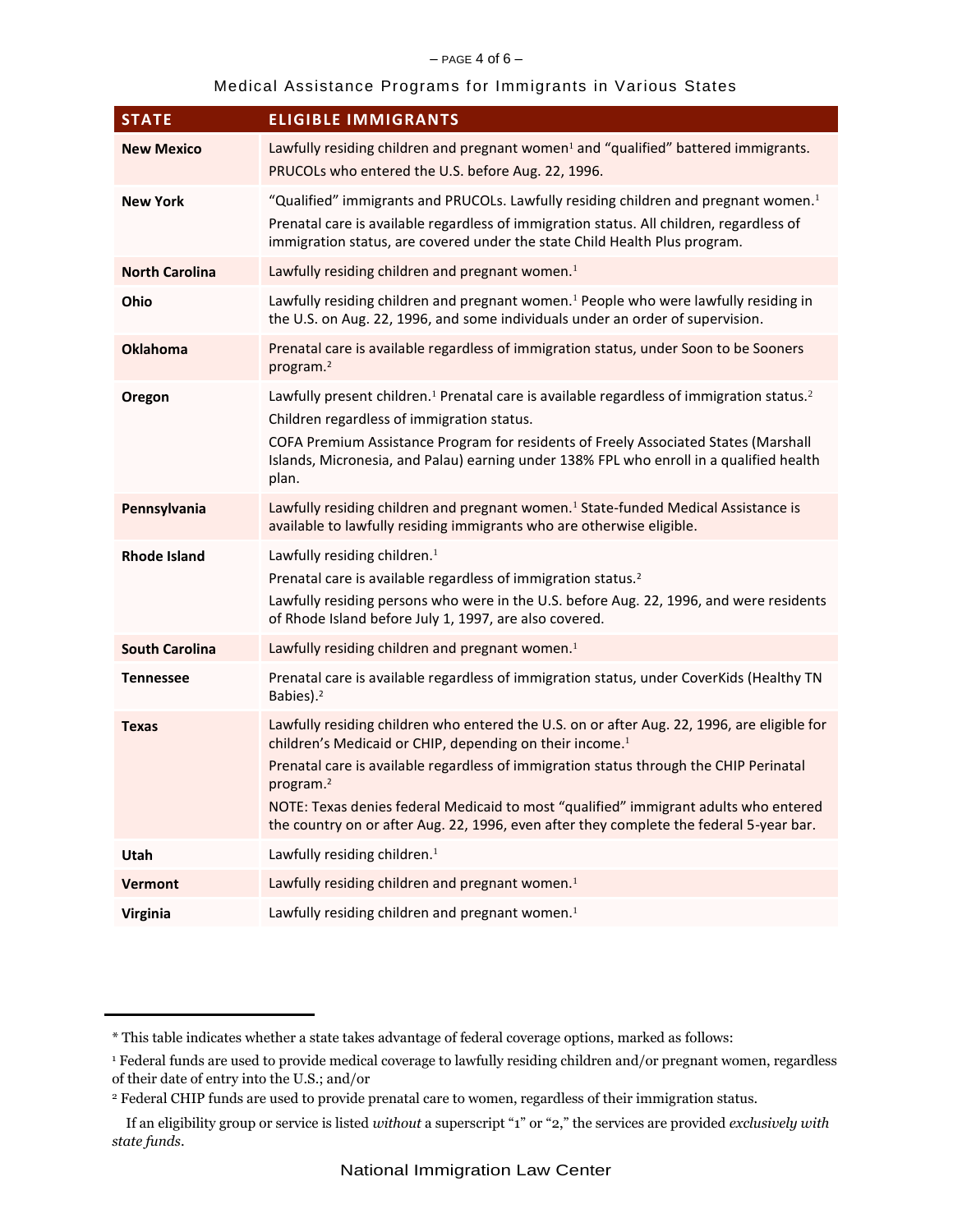| Medical Assistance Programs for Immigrants in Various States |  |  |  |
|--------------------------------------------------------------|--|--|--|
|--------------------------------------------------------------|--|--|--|

| <b>STATE</b>         | <b>ELIGIBLE IMMIGRANTS</b>                                                                                                                                                                                                                                                                                                                                                                                                                                                                                                         |
|----------------------|------------------------------------------------------------------------------------------------------------------------------------------------------------------------------------------------------------------------------------------------------------------------------------------------------------------------------------------------------------------------------------------------------------------------------------------------------------------------------------------------------------------------------------|
| Washington           | Seniors and persons who are blind or have disabilities, and who are lawfully present may<br>be eligible for a limited medical care services program.<br>Prenatal care is available to otherwise-eligible women regardless of immigration status. <sup>2</sup><br>Children in households with income below 215% FPL are eligible for medical coverage<br>without a share of cost, regardless of their immigration status. <sup>1</sup> Monthly premiums are<br>required for children in families earning between 215% and 317% FPL. |
| <b>West Virginia</b> | Lawfully residing children and pregnant women. <sup>1</sup>                                                                                                                                                                                                                                                                                                                                                                                                                                                                        |
| <b>Wisconsin</b>     | Lawfully residing children and pregnant women. <sup>1</sup><br>Prenatal care is available regardless of immigration status. <sup>2</sup>                                                                                                                                                                                                                                                                                                                                                                                           |
| Wyoming              | Lawfully residing pregnant women. $1$<br>NOTE: Wyoming denies Medicaid to most nonpregnant lawful permanent residents who<br>do not have credit for 40 quarters of work history in the U.S.                                                                                                                                                                                                                                                                                                                                        |

# **Key Terms Used in This Table**

**"Qualified" immigrants** – are: (1) lawful permanent residents (LPRs); (2) refugees, asylees, persons granted withholding of deportation/removal, conditional entry (in effect prior to Apr. 1, 1980), or paroled into the U.S. for at least one year; (3) Cuban/Haitian entrants; (4) battered spouses and children with a pending or approved (a) self-petition for an immigrant visa, or (b) immigrant visa filed for a spouse or child by a U.S. citizen or LPR, or (c) application for cancellation of removal/suspension of deportation, whose need for benefits has a substantial connection to the battery or cruelty (parent/child of such battered child/spouse is also "qualified"); and (5) survivors of trafficking and their derivative beneficiaries who have obtained a T visa or whose application for a T visa sets forth a *prima facie* case. (A broader group of trafficking survivors who are certified by or receive an eligibility letter from the Office of Refugee Resettlement are eligible for benefits funded or administered by federal agencies, without regard to their immigration status.)

**"PRUCOL"** *or* **permanently residing in the U.S. under color of law** – is not an immigration status, but a benefit eligibility category. The term generally means that immigration authorities are aware of a person's presence but have no plans to deport/remove him or her from the country. It is interpreted differently, depending on the benefit program and jurisdiction.

**Lawfully residing –** means the person is lawfully present in the U.S. and meets the Medicaid state residency requirement. Lawfully present immigrants include "qualified" immigrants and individuals: paroled into the U.S. for less than a year; with a valid nonimmigrant status (e.g., citizens of Micronesia, Marshall Islands, and Palau, and survivors of serious crimes cooperating with law enforcement in prosecuting the perpetrators); granted withholding of removal under the Convention Against Torture, temporary protected status (TPS), deferred enforced departure (DED), deferred action; family unity, or temporary resident status; with approved visa petition who have filed an application to adjust to lawful permanent residence; granted employment authorization based on application for asylum or withholding of removal (or, if under 14, application pending for over 180 days), TPS, registry, legalization under IRCA

<sup>\*</sup> This table indicates whether a state takes advantage of federal coverage options, marked as follows:

<sup>1</sup> Federal funds are used to provide medical coverage to lawfully residing children and/or pregnant women, regardless of their date of entry into the U.S.; and/or

<sup>2</sup> Federal CHIP funds are used to provide prenatal care to women, regardless of their immigration status.

If an eligibility group or service is listed *without* a superscript "1" or "2," the services are provided *exclusively with state funds*.